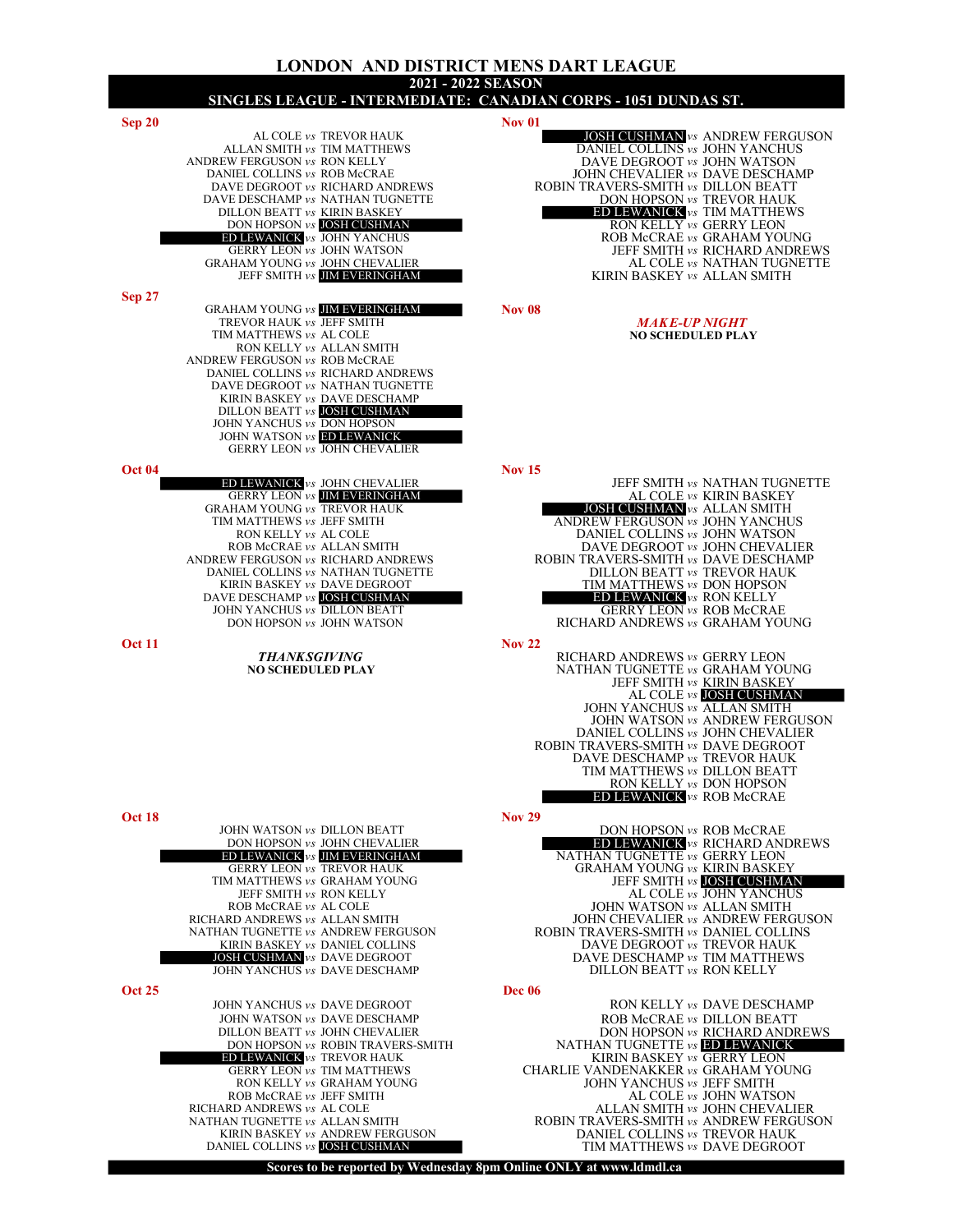## LONDON AND DISTRICT MENS DART LEAGUE 2021 - 2022 SEASON SINGLES LEAGUE - INTERMEDIATE: CANADIAN CORPS - 1051 DUNDAS ST.

| <b>Dec 13</b>                          | <b>Jan 31</b>                          |
|----------------------------------------|----------------------------------------|
| DANIEL COLLINS vs. TIM MATTHEWS        | DAVE DEGROOT vs ALLAN SMITH            |
| RON KELLY vs DAVE DEGROOT              | DAVE DESCHAMP vs ANDREW FERGUS         |
| DAVE DESCHAMP vs ROB McCRAE            | <b>GERRY LEON vs DILLON BEATT</b>      |
| DILLON BEATT <i>vs</i> RICHARD ANDREWS | DANIEL COLLINS vs AL COLE              |
| DON HOPSON vs NATHAN TUGNETTE          | <b>GRAHAM YOUNG vs DON HOPSON</b>      |
| KIRIN BASKEY <i>vs</i> ED LEWANICK     | <b>ED LEWANICK</b> vs JEFF SMITH       |
| CHARLIE VANDENAKKER vs GERRY LEON      | TREVOR HAUK vs ROB McCRAE              |
| <b>GRAHAM YOUNG vs JOHN YANCHUS</b>    | TIM MATTHEWS vs RICHARD ANDRET         |
| JOHN WATSON vs JEFF SMITH              | JOHN YANCHUS vs ROBIN TRAVERS-SM       |
| JOHN CHEVALIER vs. AL COLE             | CHARLIE VANDENAKKER vs. JOHN CHEVALIER |
| ALLAN SMITH vs ROBIN TRAVERS-SMITH     | NATHAN TUGNETTE vs RON KELLY           |
| TREVOR HAUK vs ANDREW FERGUSON         | JOHN WATSON vs KIRIN BASKEY            |
| <b>Dec 20</b>                          | <b>Feb 07</b>                          |
| <b>DULLON DEATT IND LEWANIER</b>       | TREVOR HAUTZ  EIRIN DACEEV             |

DAVE DEGROOT *vs* DANIEL COLLINS<br>AL COLE *vs* ANDREW FERGUSON JOHN CHEVALIER  $\nu s$  ROBIN TRAVERS-SMITH CHARLIE VANDENAKKER vs KIRIN BASKEY ALLAN SMITH vs DON HOPSON TREVOR HAUK *vs* TIM MATTHEWS DON HOPSON *vs* JEFF SMITH NATHAN TUGNETTE *vs* RICHARD ANDREWS

JOHN CHEVALIER vs RON KELLY **FAMILY DAY** FAMILY DAY **FAMILY DAY FAMILY DAY FAMILY DAY** ROBIN TRAVERS-SMITH *vs* ROB McCRAE NO SCHEDULED PINCHARD ANDREWS *vs* KIRIN BASKEY MAKE-UP NIGHT RICHARD ANDREWS *vs* KIRIN BASKEY **And CONSTRUCT AND MAKE-UP NIGHT MAKE-UP NIGHT AND READED MAKE-UP NIGHT AND READED MAKE-UP NIGHT AND READED ASSAULT A MAKE-UP NIGHT AND READED MAKE A MAKE A MAKE OF ME AND READED MAKE A MA** CHARLIE VANDENAKKER vs NATHAN TUGNETTE TREVOR HAUK vs JOHN YANCHUS TIM MATTHEWS vs JOHN WATSON GRAHAM YOUNG vs ANDREW FERGUSON JEFF SMITH vs DANIEL COLLINS DAVE DEGROOT vs DILLON BEATT DON HOPSON vs DAVE DESCHAMP ED LEWANICK vs AL COLE ALLAN SMITH vs GERRY LEON

# Jan 17 Feb 28

| Jan 24 |                                           | Mar <sub>07</sub>                  |  |
|--------|-------------------------------------------|------------------------------------|--|
|        | ROBIN TRAVERS-SMITH vs AL COLE            | DAVE DEGROOT vs DON HOPSON         |  |
|        | RICHARD ANDREWS vs DAVE DESCHAMP          | DILLON BEATT vs DANIEL COLLIN      |  |
|        | DILLON BEATT <i>vs</i> NATHAN TUGNETTE    | ANDREW FERGUSON vs. JEFF SMITH     |  |
|        | DANIEL COLLINS vs RON KELLY               | <b>GRAHAM YOUNG vs ALLAN SMITH</b> |  |
|        | ANDREW FERGUSON vs TIM MATTHEWS           | <b>GERRY LEON vs AL COLE</b>       |  |
|        | ALLAN SMITH <i>vs</i> TREVOR HAUK         | DAVE DESCHAMP vs JAMIE McMURR      |  |
|        | JOHN YANCHUS vs GERRY LEON                | RICHARD ANDREWS vs CHARLIE VANDEN  |  |
|        | JOHN CHEVALIER vs. JEFF SMITH             | ROB McCRAE vs KIRIN BASKEY         |  |
|        | JOHN WATSON vs GRAHAM YOUNG               | ROBIN TRAVERS-SMITH vs RON KELLY   |  |
|        | ROB McCRAE vs DAVE DEGROOT                | JOHN CHEVALIER vs TIM MATTHEWS     |  |
|        | <b>CHARLIE VANDENAKKER vs ED LEWANICK</b> | TREVOR HAUK vs JOHN WATSON         |  |
|        | KIRIN BASKEY <i>vs</i> DON HOPSON         | NATHAN TUGNETTE vs. JOHN YANCHUS   |  |

ROBIN TRAVERS-SMITH vs RICHARD ANDREWS ALLAN SMITH vs AL COLE KIRIN BASKEY vs NATHAN TUGNETTE ANDREW FERGUSON vs DANIEL C TREVOR HAUK  $v_s$  CHARLIE VANDENAKKER JOHN YANCHUS  $v_s$  TIM MATTHEWS JOHN CHEVALIER *vs* ROB McCRAE<br>JEFF SMITH *vs* DAVE DEGROOT JEFF SMITH vs DAVE DEGROOT TIM MATTHEWS vs RON KELLY DAVE DESCHAMP vs DILLON BEATT NAMELY NATHAN TUGNETTE vs ROB McCRA VE DESCHAMP vs DILLON BEATT NATHAN TUGNETTE vs ROB McCRAE NATHAN TUGNETTE vs ROB McCRAE NATHAN TUGNETTE vs ROB McCRAE ALLAN SMITH *vs* **ED LEWANICK**<br>ANDREW FERGUSON *vs* GERRY LEON

## DAVE DEGROOT vs ALLAN SMITH DAVE DESCHAMP vs ANDREW FERGUSON GERRY LEON vs DILLON BEATT DANIEL COLLINS vs AL COLE GRAHAM YOUNG *vs* DON HOPSON **ED LEWANICK** vs JEFF SMITH TREVOR HAUK vs ROB McCRAE TIM MATTHEWS vs RICHARD ANDREWS JOHN YANCHUS vs ROBIN TRAVERS-SMITH CHARLIE VANDENAKKER  $vs$  JOHN CHEVALIER NATHAN TUGNETTE vs RON KELLY JOHN WATSON vs KIRIN BASKEY DILLON BEATT vs **ED LEWANICK** TREVOR HAUK vs KIRIN BASKEY<br>
GRAHAM YOUNG vs GERRY LEON TIM MATTHEWS vs CHARLIE VANDE

- TIM MATTHEWS  $v_s$  CHARLIE VANDENAKKER<br>RON KELLY  $v_s$  JOHN YANCHUS JOHN YANCHUS vs JOHN WATSON RON KELLY vs JOHN YANCHUS AL COLE *vs* ANDREW FERGUSON RICHARD ANDREWS *vs* JOHN CHEVALIER<br>NATHAN TUGNETTE *vs* ROBIN TRAVERS-SM NATHAN TUGNETTE *vs* ROBIN TRAVERS-SMITH AL COLE *vs* DILLON BEATT ANDREW FERGUSON  $vs$  JAMIE McMURRAY DANIEL COLLINS  $vs$  GERRY LEON DAVE DEGROOT *vs* GRAHAM YOUNG DAVE DESCHAMP *vs* JEFF SMITH  $\epsilon$  Dec 27 Feb 14 **CHRISTMAS BREAK** DAVE DESCHAMP *vs* DANIEL COLLINS<br>
NO SCHEDULED PLAY DAVE DEGROOT *vs* AL COLE DAVE DEGROOT vs AL COLE ALLAN SMITH vs ANDREW FERGUSON **Jan 03**<br>**MAKE-UP NIGHT** MARE STRAIN TUGNETTE vs TIM MATTHEN **MAKE-UP NIGHT NATHAN TUGNETTE vs TIM MATTHEWS**<br>NO SCHEDULED PLAY NATHAN YOUNG vs DILLON BEATT
	- GRAHAM YOUNG *vs* DILLON BEATT KIRIN BASKEY vs JOHN YANCHUS JOHN WATSON vs JOHN CHEVALIER JEFF SMITH vs GERRY LEON RICHARD ANDREWS vs ROB McCRAE ROBIN TRAVERS-SMITH vs CHARLIE VANDENAKKER RON KELLY vs TREVOR HAUK

 $J$ an 10 Feb 21 Feb 21 Feb 21 Feb 21 Feb 21 Feb 21 Feb 21 Feb 21 Feb 21 Feb 21 Feb 21 Feb 21 Feb 21 Feb 21 Feb 21 Feb 21 Feb 21 Feb 21 Feb 21 Feb 21 Feb 21 Feb 21 Feb 21 Feb 21 Feb 21 Feb 21 Feb 21 Feb 21 Feb 21 Feb 21 Fe

| KIRIN BASKEY <i>vs</i> DON HOPSON         | NATHAN TUGNETTE vs JOHN YANCHUS        |
|-------------------------------------------|----------------------------------------|
| CHARLIE VANDENAKKER vs <b>ED LEWANICK</b> | TREVOR HAUK vs JOHN WATSON             |
| ROB McCRAE vs DAVE DEGROOT                | JOHN CHEVALIER vs TIM MATTHEWS         |
| JOHN WATSON vs GRAHAM YOUNG               | ROBIN TRAVERS-SMITH vs RON KELLY       |
| JOHN CHEVALIER vs JEFF SMITH              | ROB McCRAE vs KIRIN BASKEY             |
| JOHN YANCHUS vs GERRY LEON                | RICHARD ANDREWS vs CHARLIE VANDENAKKER |
| ALLAN SMITH <i>vs</i> TREVOR HAUK         | DAVE DESCHAMP vs JAMIE McMURRAY        |
| ANDREW FERGUSON vs TIM MATTHEWS           | <b>GERRY LEON vs AL COLE</b>           |
| DANIEL COLLINS vs RON KELLY               | <b>GRAHAM YOUNG vs ALLAN SMITH</b>     |
| DILLON BEATT <i>vs</i> NATHAN TUGNETTE    | ANDREW FERGUSON vs JEFF SMITH          |
| RICHARD ANDREWS vs DAVE DESCHAMP          | DILLON BEATT vs DANIEL COLLINS         |
| ROBIN TRAVERS-SMITH <i>vs</i> AL COLE     | DAVE DEGROOT vs DON HOPSON             |
|                                           |                                        |

ANDREW FERGUSON vs DANIEL COLLINS<br>JEFF SMITH vs GRAHAM YOUNG OHN YANCHUS *vs* TIM MATTHEWS DAVE DESCHAMP *vs* DAVE DEGROOT JOHN WATSON *vs* RON KELLY GERRY LEON *vs* JAMIE McMURRAY<br>DILLON BEATT *vs* DON HOPSON JOHN CHEVALIER *vs* KIRIN BASKEY<br>JOHN WATSON *vs* ROBIN TRAVERS-SMITH DREW FERGUSON  $v_s$  GERRY LEON TREVOR HAUK  $v_s$  RICHARD ANDREWS GRAHAM YOUNG  $v_s$  DANIEL COLLINS CHARLIE VANDENAKKER  $v_s$  JOHN YANCHUS CHARLIE VANDENAKKER vs JOHN YANCHUS

Scores to be reported by Wednesday 8pm Online ONLY at www.ldmdl.ca